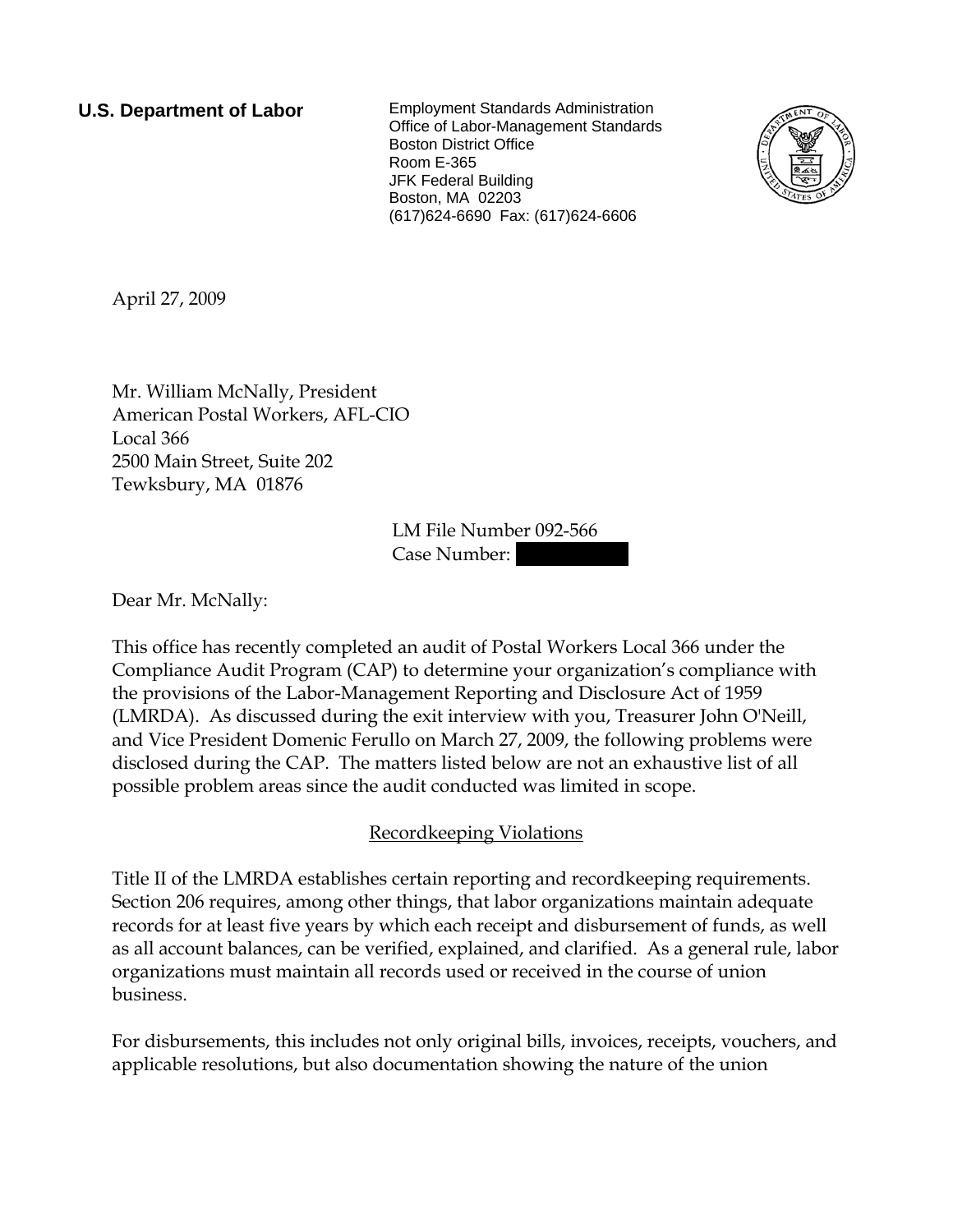Mr. William McNally April 27, 2009 Page 2 of 2

business requiring the disbursement, the goods or services received, and the identity of the recipient(s) of the goods or services. In most instances, this documentation requirement can be satisfied with a sufficiently descriptive expense receipt or invoice. If an expense receipt is not sufficiently descriptive, a union officer or employee should write a note on it providing the additional information. For money it receives, the labor organization must keep at least one record showing the date, amount, purpose, and source of that money. The labor organization must also retain bank records for all accounts.

The audit of Local 366's 2008 records revealed the following recordkeeping violations:

Lost Wages

Local 366 did not retain adequate documentation for lost wage reimbursement payments to Treasurer John O'Neill and Vice President Domenic Ferullo totaling at least 53 times. The union must maintain records in support of lost wage claims that identify each date lost wages were incurred, the number of hours lost on each date, the applicable rate of pay, and a description of the union business conducted. The OLMS audit found that Local 366 officers did not identify on the lost wage vouchers the union business conducted. Local 366 must describe the reason for lost wage reimbursements for both LWOP and the "hour for hour" lost time claims.

During the exit interview, you provided a sample of an updated lost time voucher that Local 366 will use to satisfy this requirement. The revised voucher now allows for the identification of the business conducted while receiving lost wages.

Based on your assurance that Local 366 will retain adequate documentation in the future, OLMS will take no further enforcement action at this time regarding the above violation.

I want to extend my personal appreciation to Postal Workers Local 366 for the cooperation and courtesy extended during this compliance audit. I strongly recommend that you make sure this letter and the compliance assistance materials provided to you are passed on to future officers. If we can provide any additional assistance, please do not hesitate to call.

Sincerely,